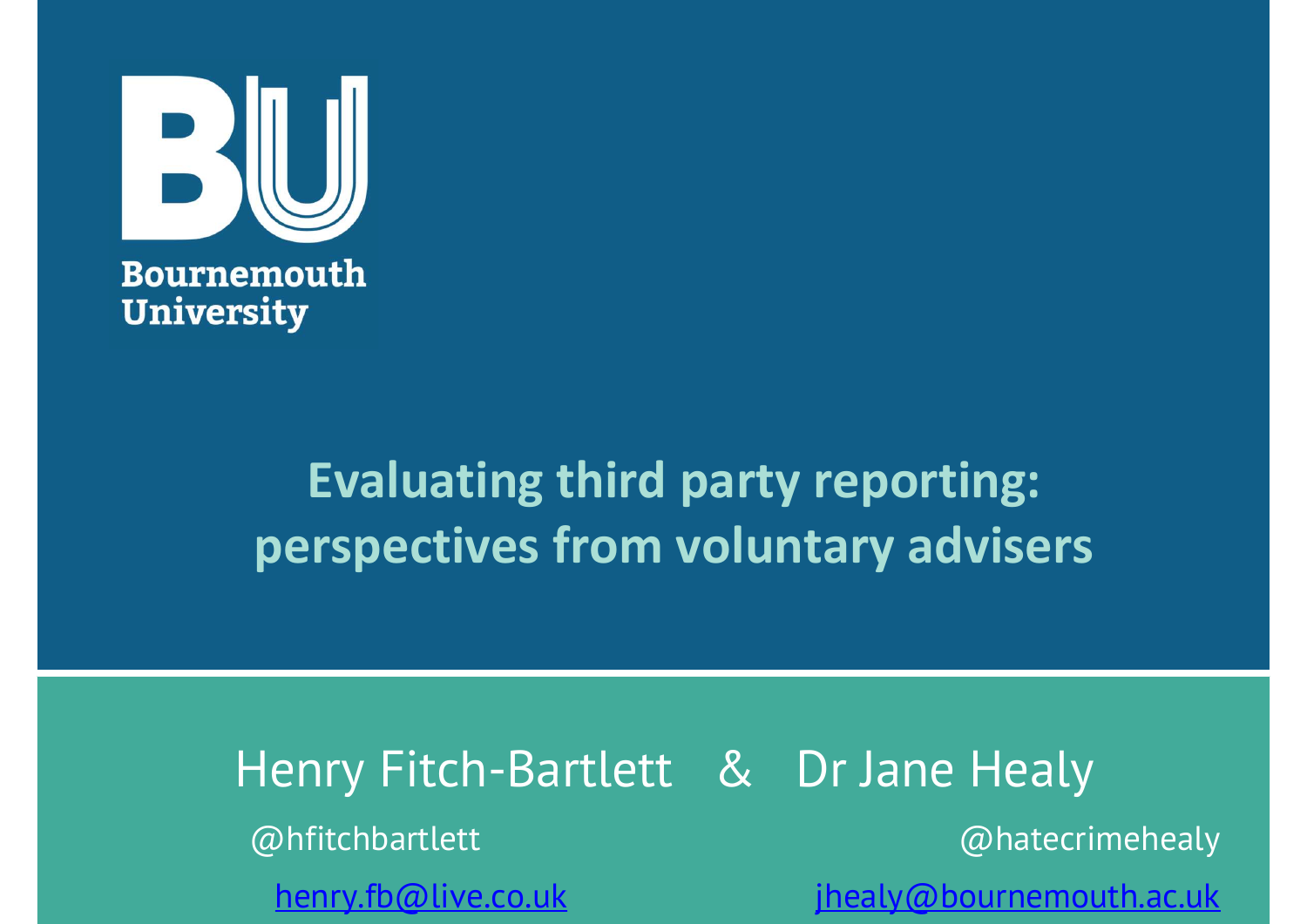

- Hate Crime in England & Wales
- Third Party Reporting policy
- This project
- Methodology
- Findings: Volunteer advisors on the frontline

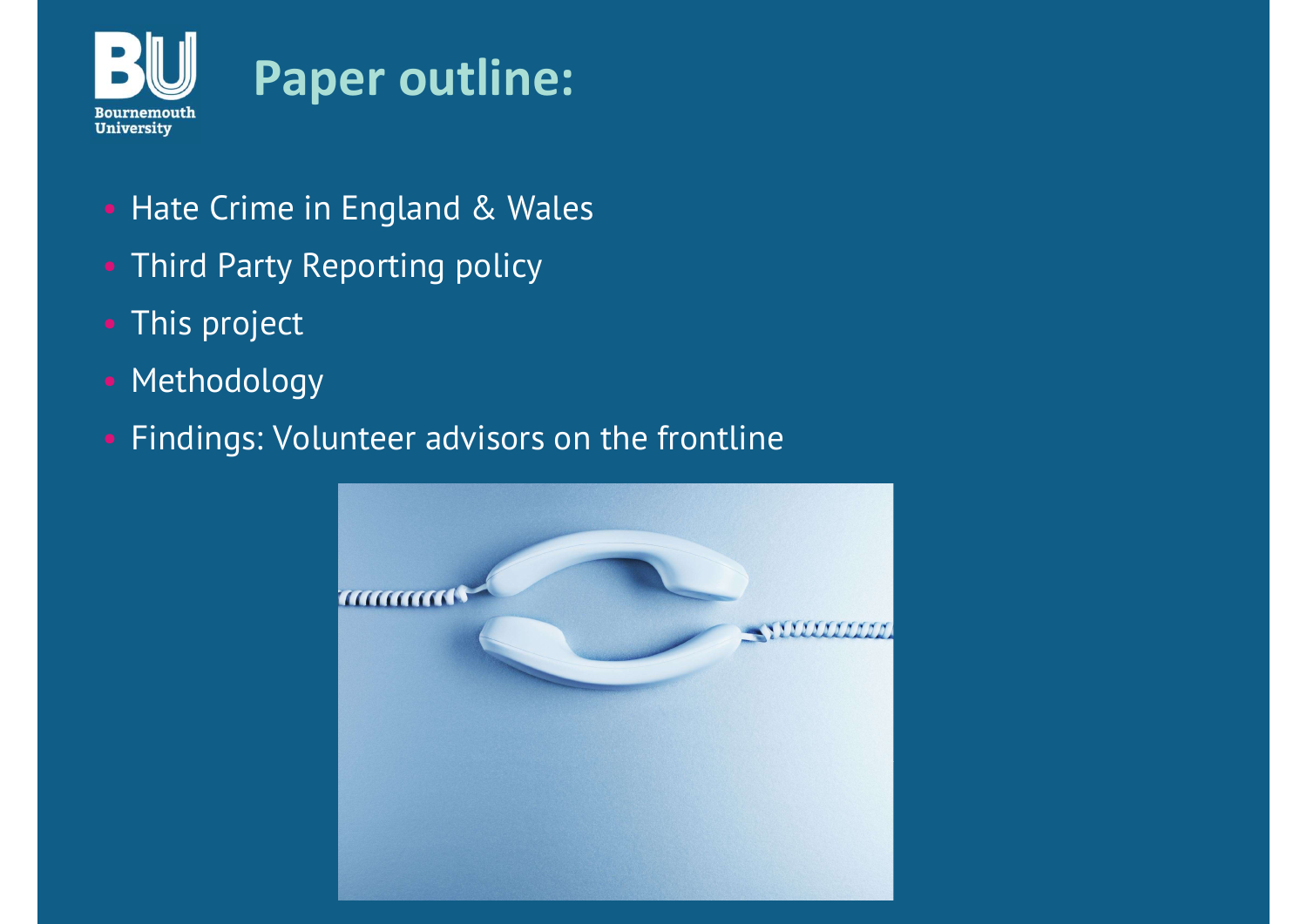

#### What is Hate Crime?

Hate Crime is "any criminal offence which is perceived, by the victim or any other person, to be motivated by a hostility or prejudice based on a person's race or perceived race" (College of Policing 2014, p.4) This also applies to sexuality, disability, religion, and transgender identity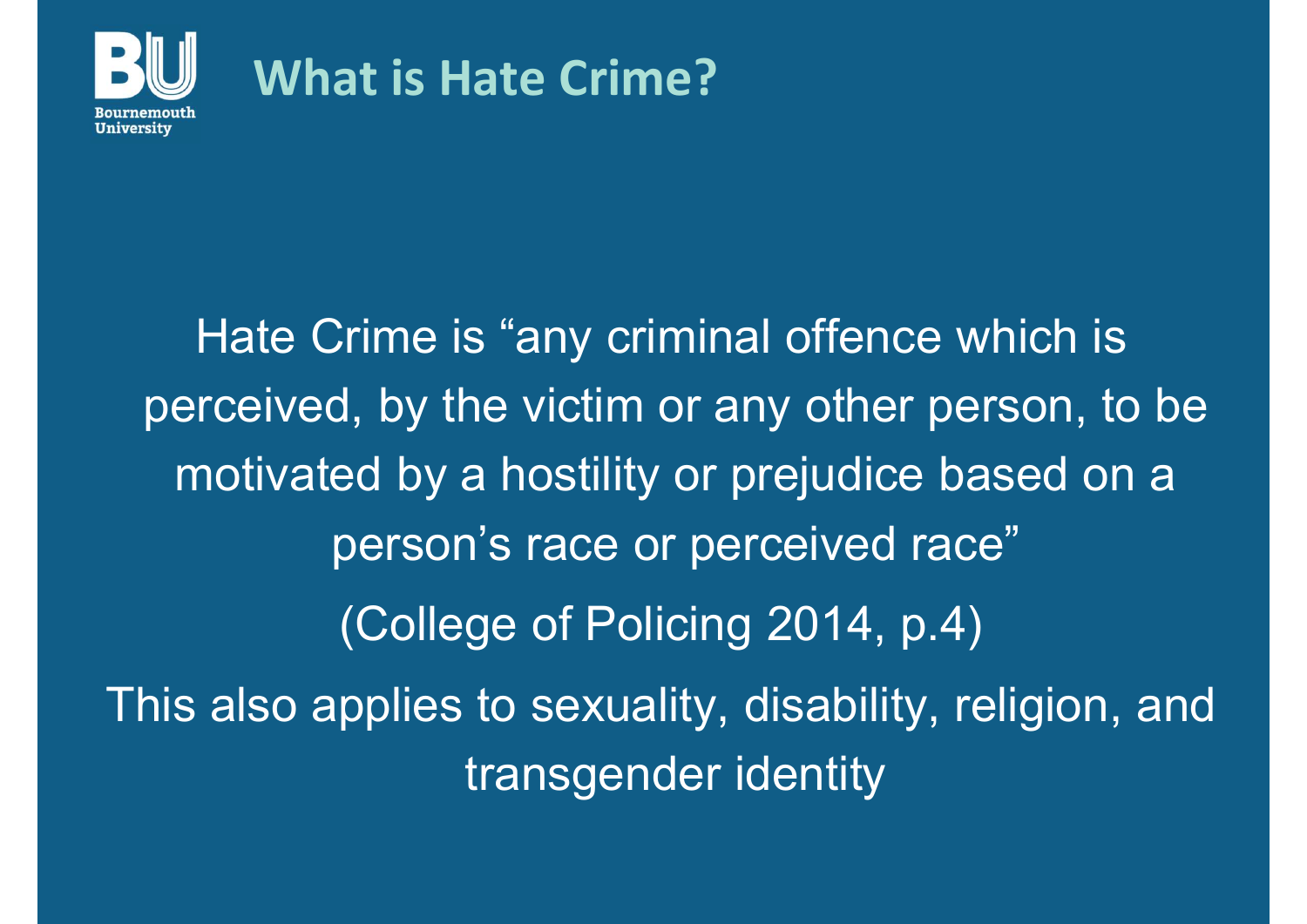

# Third Party Reporting policies

- Outcome of the recommendations from the Macpherson Inquiry into the murder of Stephen Lawrence, 1999
- Home Office Hate Crime Action plan 2016
- Often charities, local agencies, service-user led organisations ome Office Hate Crime Action plan 2016<br>ften charities, local agencies, service-user led organisations<br>mited research into the utility of 3PR<br>- Hardy 2019 – 14.5% use 3PR<br>- Wong & Christmann 2016 – lack of general awareness
- Limited research into the utility of 3PR
	-
	-
	-
	-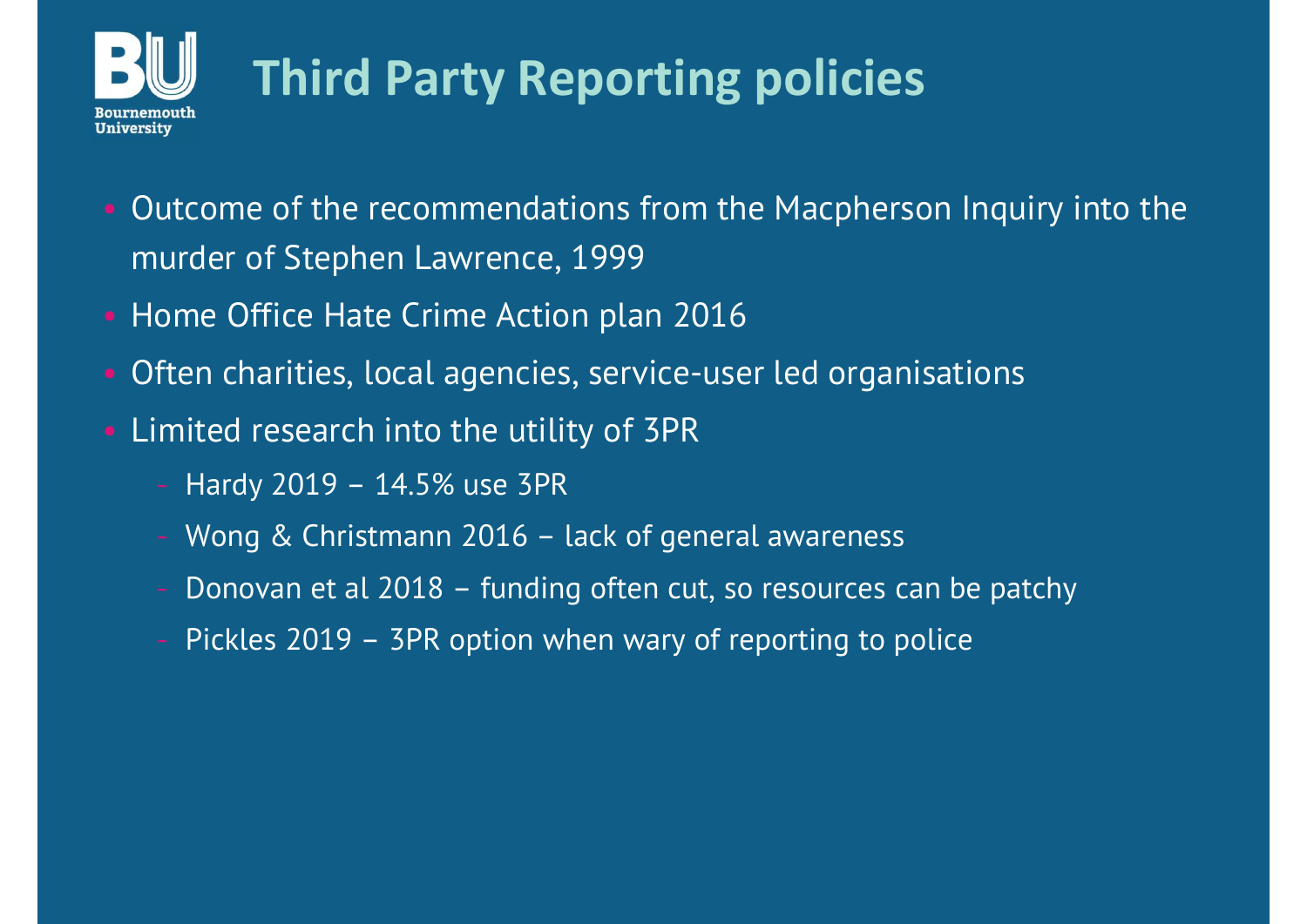

## Our project

- Local voluntary advice organisation in South West England
- Large town, population 395,000 in a rural county of under 1m.
- Multiple "3PR" sites, including charities, sports org's, educational providers (>20)
- Home Office funding via the "Building a Stronger Britain" scheme
- 18 month project
- Improve reporting in local area & promote hate crime awareness

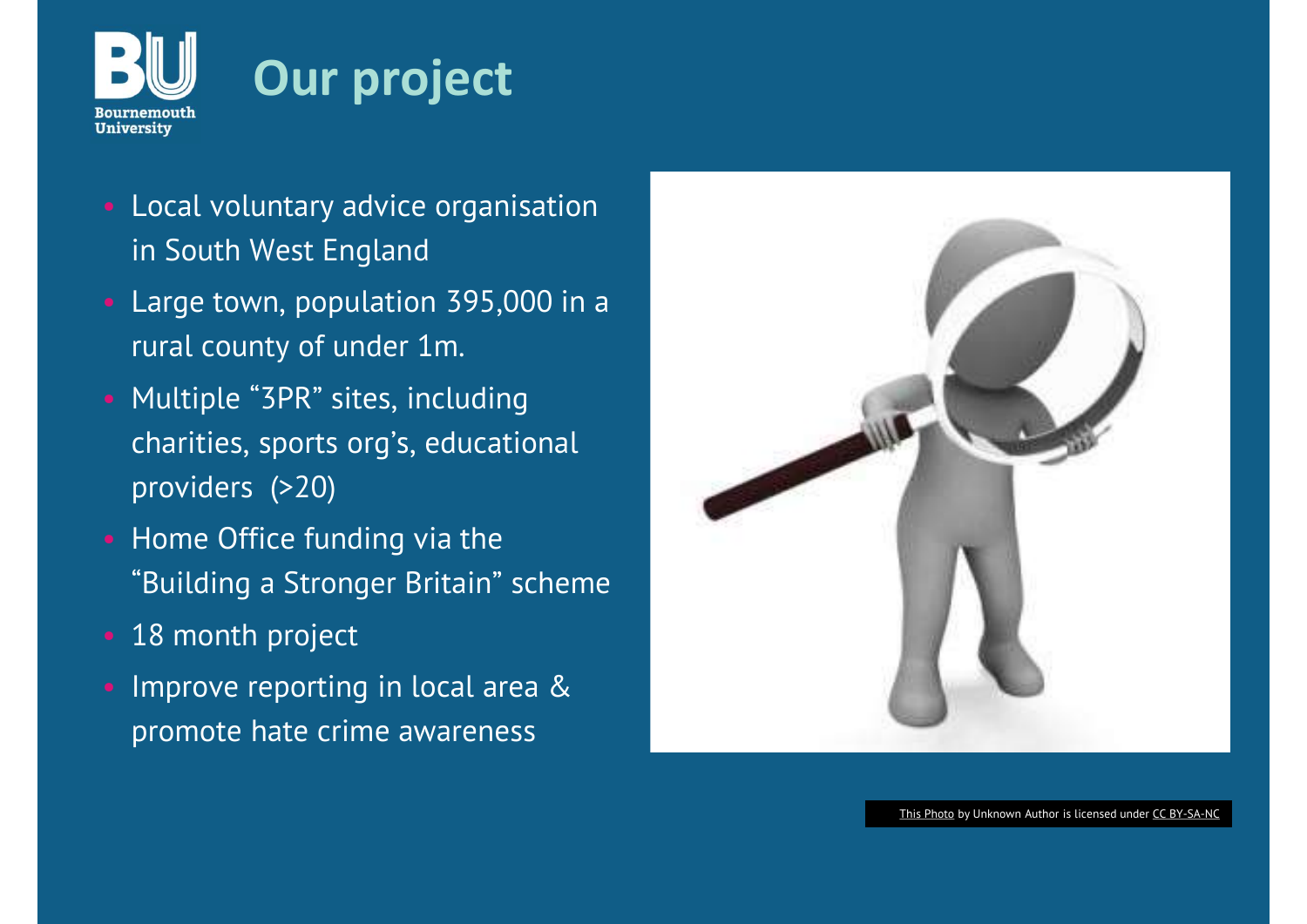





- 1. To understand whether local communities are interacting with the Hate Crime Project
- 2. To consider whether advisors were sufficiently trained to be able to advise on hate crimes
- 3. To explore possible funding issues within the third-party reporting sector
	- Seven voluntary advisors completed the questionnaire
	- 14 questions open ended probing hate crime awareness, value of the project, community engagement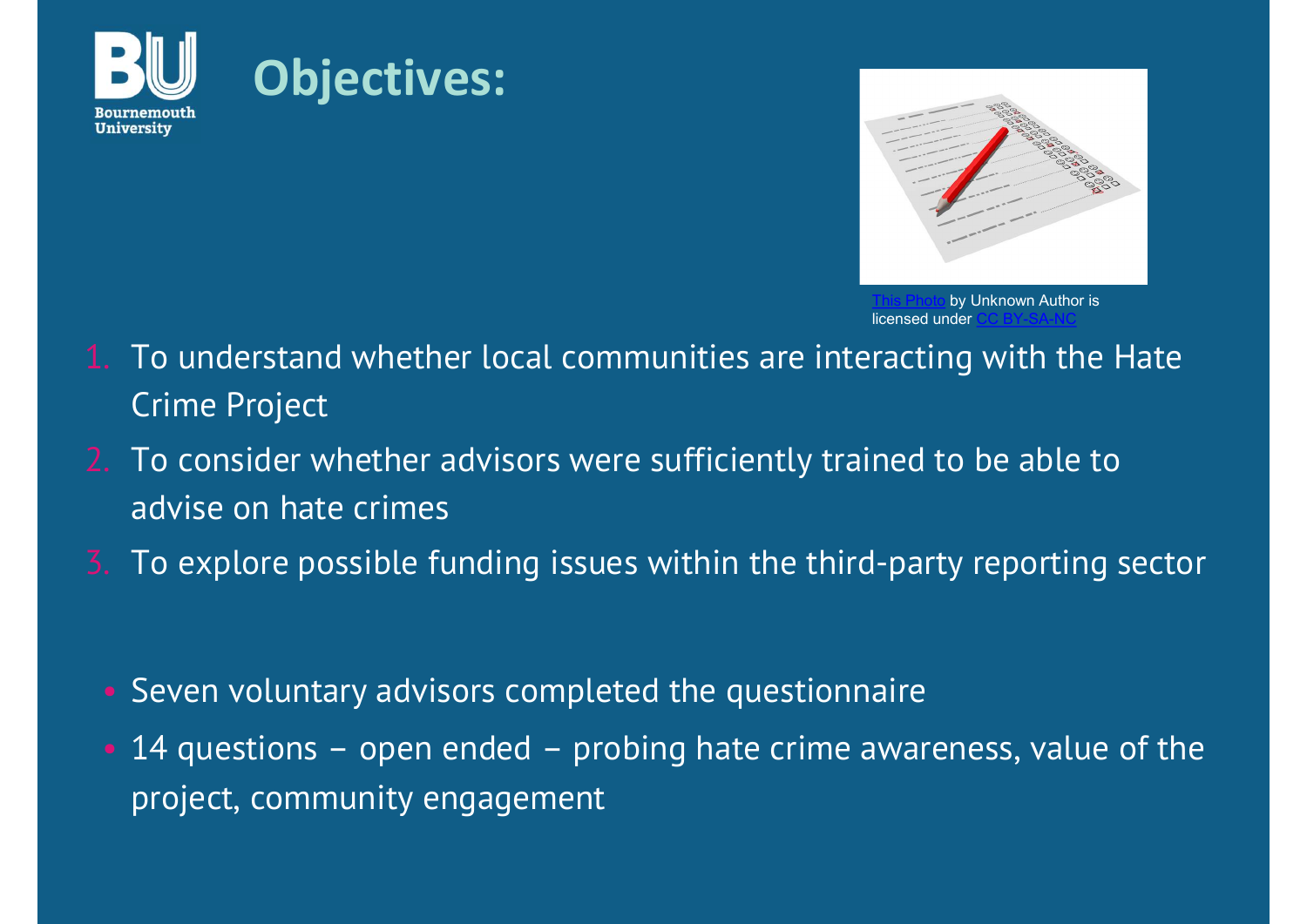

### What we found

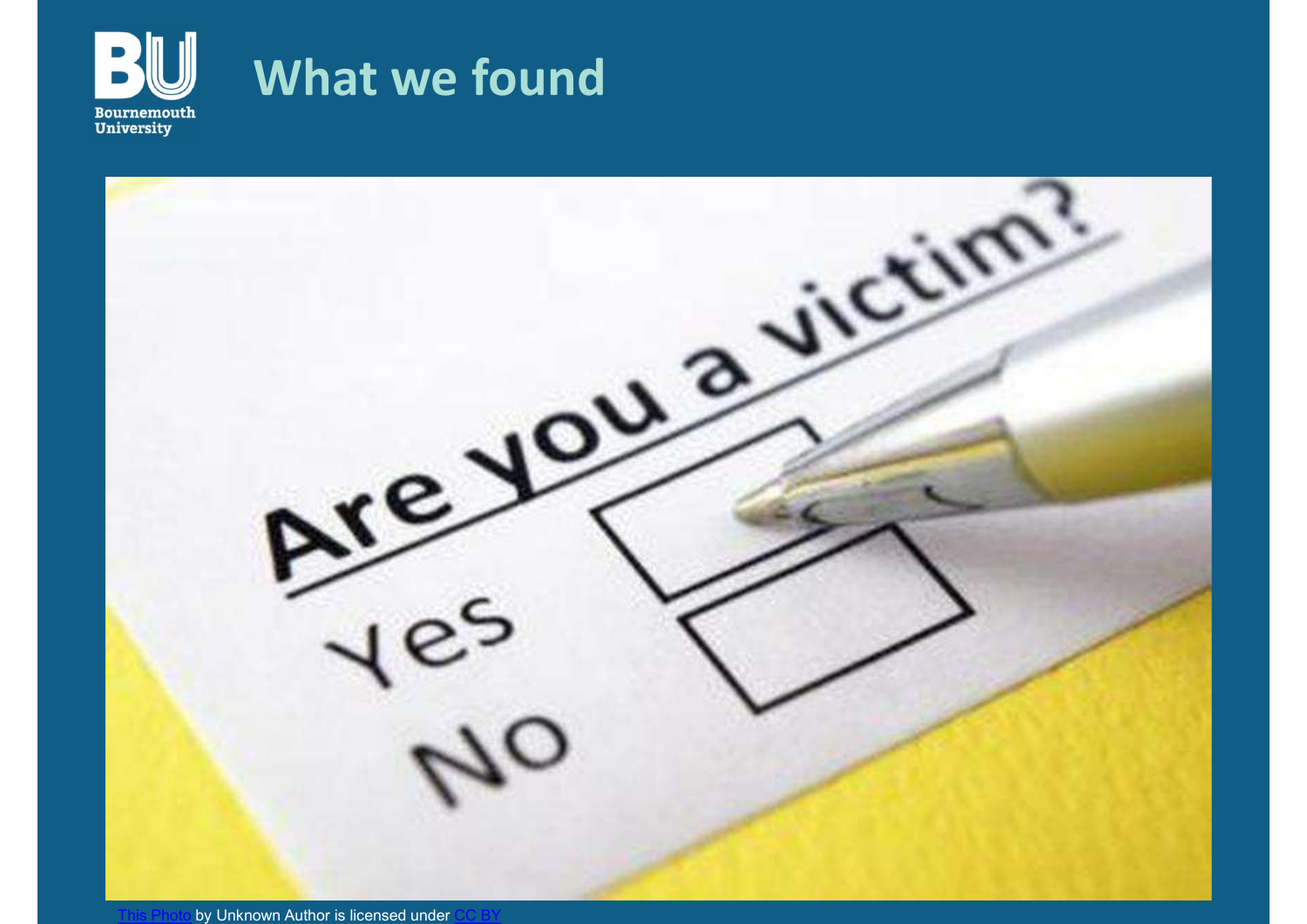

## What is a hate crime?

- A crime committed against a person motivated by negative feelings towards a protected characteristic (A)
- A hate crime is a crime based on discrimination of one of the protected categories in the discrimination act (B)
- Some form of incident directed at someone in relation to a protected characteristic (C)
- Discrimination of you (D)
- A criminal offence motivated by hate of a protected characteristic (E)
- A crime motivated by prejudice, race, sexual orientation (F)
- An offence which involves hostility based on race, gender, disability, and sexual orientation (G)

#### • Hate incidents y hate crimes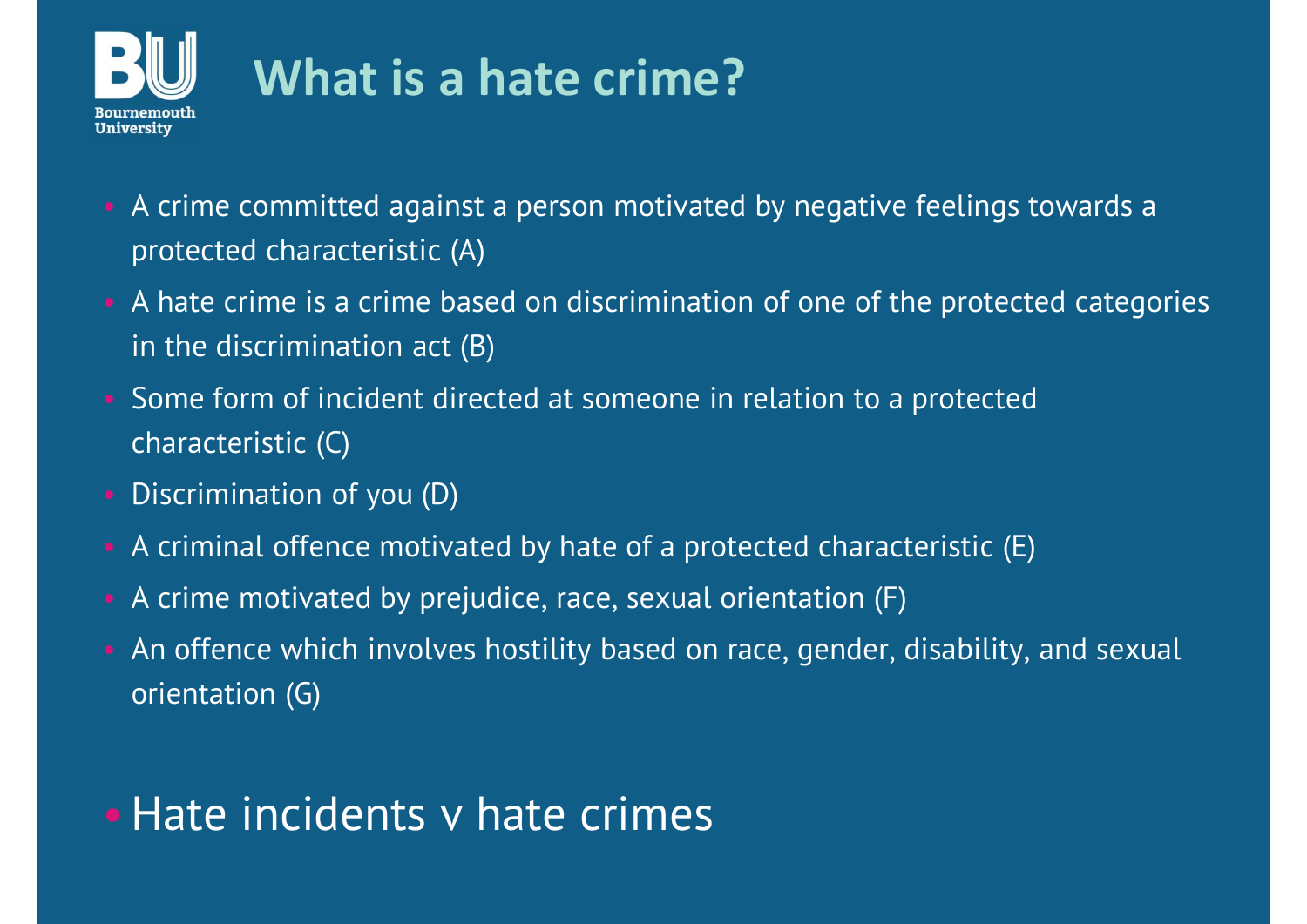

## Numbers & reports

- Two of the seven received hate crime reports from the local community consensus was that victims have not engaged
- Highlighted racism as most likely form of hate crimes but then reported disability and 'nationality and neighbour issues' as the ones reported to them
- Support for the project as a whole was strong
- Recognition for a need to raise awareness on hate crimes locally
- Lack of awareness of what other agencies are offering



by Unknown Author is licensed under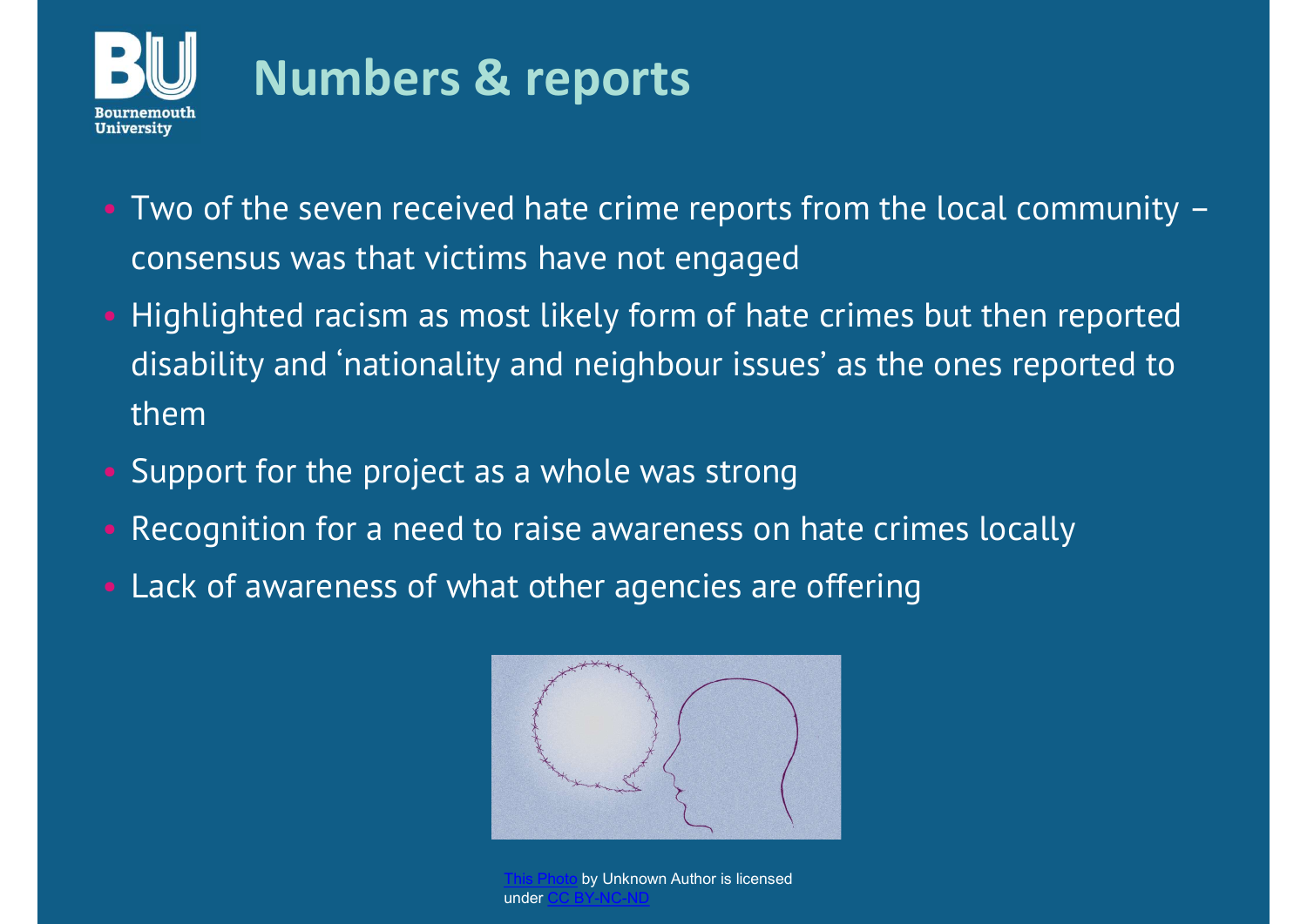

## Some conclusions

- What we have learnt:
	- Value for community: enhanced awareness
	- Definitional ambiguity
- Recommendations
	- Single organisational approach to third party hate crime reporting may be more successful in terms of volume of calls/visits, cost effectiveness and community engagement and awareness
	- More local funding
	- Training, Training and more Training!



by Unknown Author is licensed under